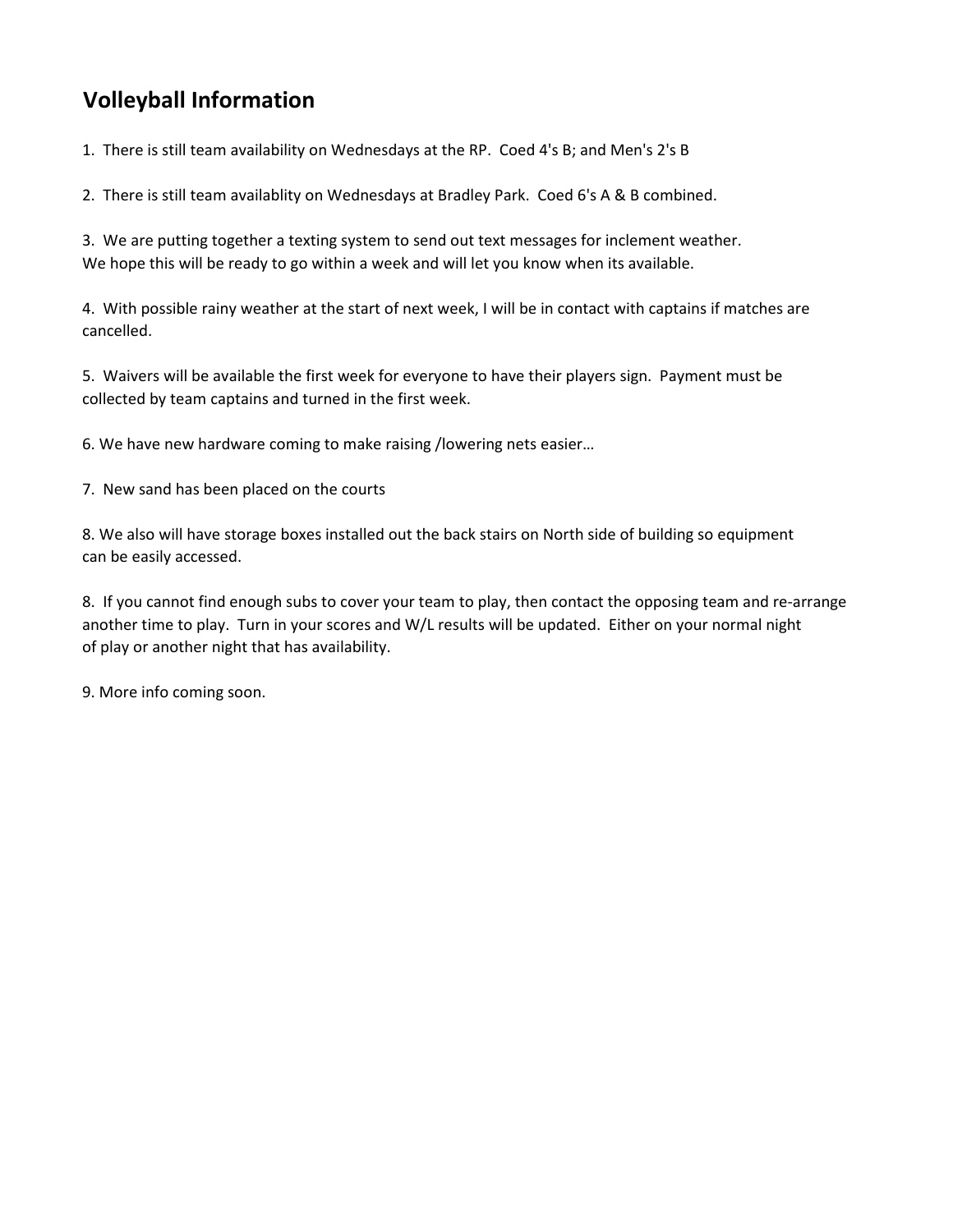## **2021 RiverPlex Monday Coed 4's Sand Volleyball (updated 5/18)**

|        | May 17           | May 24           | June 7      | June 14          | June 21        | June 28          | July 5         | <b>July 12</b> | <b>July 19</b>   | <b>July 26</b>   |
|--------|------------------|------------------|-------------|------------------|----------------|------------------|----------------|----------------|------------------|------------------|
| 5:30pm | 2 <sub>v</sub>   | 3 <sub>v</sub> 4 | 6 v 3       | 7 v 5            | 1 <sub>v</sub> | 4 v 5            | 7 <sub>v</sub> | 3 <sub>v</sub> | 3 v 4            | 6 v 4            |
|        | 3v8              | 1 <sub>v</sub>   | 7 v 8       | 8 <sub>v</sub> 4 | 5 <sub>v</sub> | 8 v 1            | <b>C</b> v D   | <b>FvD</b>     | 1 <sub>v</sub>   | 7 <sub>v</sub>   |
|        | <b>AvB</b>       | CvD              | <b>FvD</b>  | AvD              | $6 v 4*$       | $7 v 3*$         | <b>FvA</b>     | <b>B</b> v C   | GvB              | $1 v 5*$         |
|        | GvC              | <b>FvA</b>       | GvB         | CvE              | EvF            | <b>B</b> v A     | GvF            | GvA            | D <sub>V</sub>   | EvF              |
|        |                  |                  |             |                  | GvD            | GvE              |                |                |                  | GvC              |
| 6:45pm | 4v7              | 8 <sub>v</sub> 6 | 4 v 1       | 5 V 3            | 4 v 8          | 4 v 7            | 1 <sub>v</sub> | 4 v 7          | 8 <sub>v</sub> 6 | 4 <sub>v</sub> 1 |
|        | 5 <sub>v</sub> 6 | 1 <sub>v</sub>   | $5v$ 3      | 6 v 1            | 6 v 7          | 3 <sub>v</sub> 6 | 6 v 4          | 5 v 6          | 7 v 5            | 5 <sub>v</sub>   |
|        | CVF              | <b>B</b> v E     | <b>B</b> vC | GvC              | <b>AvC</b>     | <b>C</b> v F     | 3 <sub>v</sub> | $8v1*$         | <b>EvC</b>       | AvC              |
|        | $D$ v E          | GvA              | AvE         | <b>FvB</b>       | D v B          | <b>D</b> v E     | BvE            | AvE            | <b>F</b> v B     | $D \vee B$       |
|        |                  |                  |             |                  | <b>EvG</b>     |                  | GvF            | <b>C</b> v F   |                  | GvF              |
|        |                  |                  |             |                  |                |                  |                | GvD            |                  |                  |
|        | <b>Rain Out</b>  |                  |             |                  |                |                  |                |                |                  |                  |

#### **A Division**

| 1              | Anna Bronson, Nick Bronson, Beth Meyer, Dylan Herridge          |
|----------------|-----------------------------------------------------------------|
| $\overline{2}$ | <b>BYF</b>                                                      |
| 3              | Jim Zimmerman, Sarah Wignall, Crystal Garrett, Sean Garrett     |
| 4              | Johnny Nguyen, Tyler Ritland, Ellie Sinclair, Isabelle Sinclair |
| 5              | Nathan Peterson, Angie Bickett, Jamison Blasing,                |
| 6              | Jacob Stopa, Paige Mack, Jake Smalley, Kylie Mill               |
| 7              | Emily Chapman, Casey Hamel, Paul Gardner, Lauren Anderson       |

**8 Trenton Kielion, Julianne Kielion, Ryan Overmeyer, Brooke Jacobs**

### **B Division**

- **A Chrissy Sarver, Michele Shropshire, Sam Shropshire, Brian Bainbridge**
- **B Low Expectations Karen Hannah, Todd Salvidio, Nick Wronkiewics, Tori Silvens**
- **C Katie Pruess, Chris Pruess, Kara Martin, Blake Kennedy**
- **D Aubreey Marquardt, Mariah Whitten, Matt Grooss, Josiah Ryken**
- **E Jeremiah Schmidt, Caleb Garber, Ave Volante, Myah Worner**
- **F Salem Swaiden, Tenisha D, Sirini C, Katie Dew**
- **G Diane Lauterbach, Dean Kelly, Devin Covington, Maggie Revell**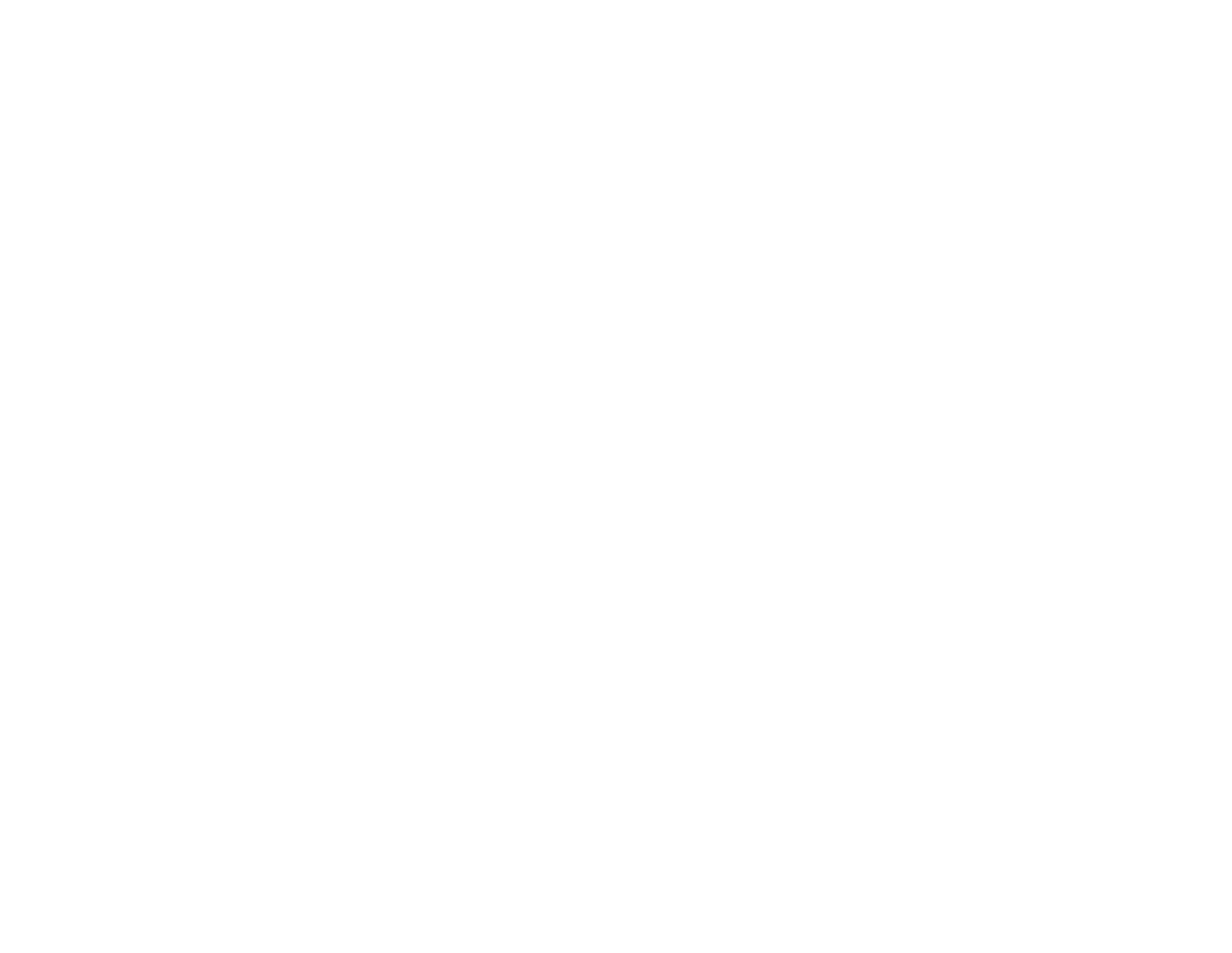

 $\overline{\phantom{a}}$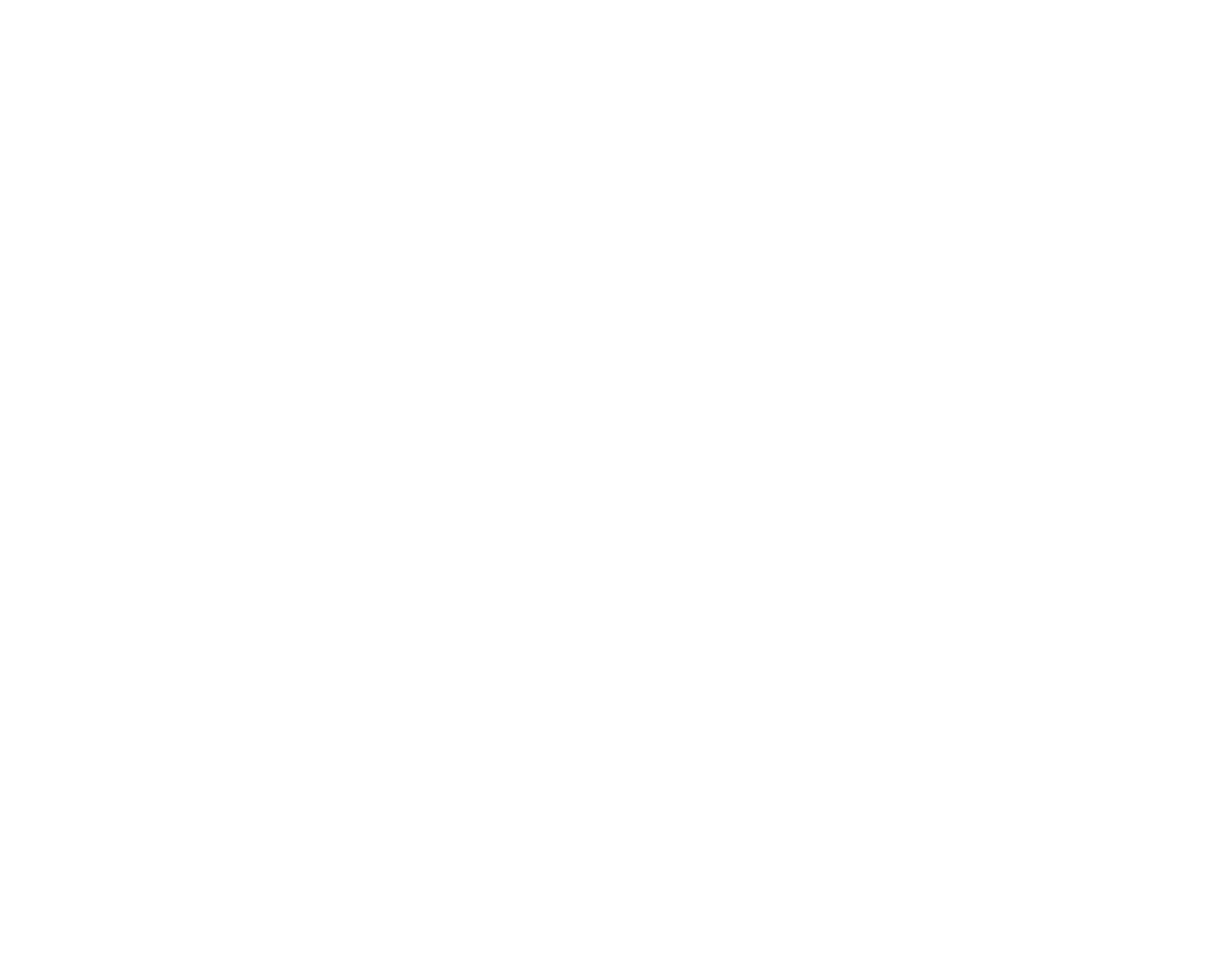# **2021 RiverPlex Sand Volleyball Monday Coed 4's**

## **Coed 4's A**

| <b>Bronson's Team</b>   | 6 | 0 |
|-------------------------|---|---|
| <b>Kielion's Team</b>   | 3 | 0 |
| <b>Zimmerman's Team</b> |   |   |
| <b>Nguyen's Team</b>    |   |   |
| <b>Peterson's Team</b>  | 0 | 3 |
| <b>Stopa's Team</b>     | 0 | 3 |
| <b>Chapman's Team</b>   | 0 | 3 |

## **Coed 4's B**

| <b>Sarver's Team</b>             | 0 | 6 |
|----------------------------------|---|---|
| Low Expectations - Hannah's Team | 0 | 3 |
| <b>Pruess Team</b>               |   |   |
| <b>Marquardt's Team</b>          |   |   |
| <b>Schmidt's Team</b>            | 3 | 0 |
| <b>Swaiden's Team</b>            | 3 | 0 |
| <b>Lauterbach's Team</b>         |   |   |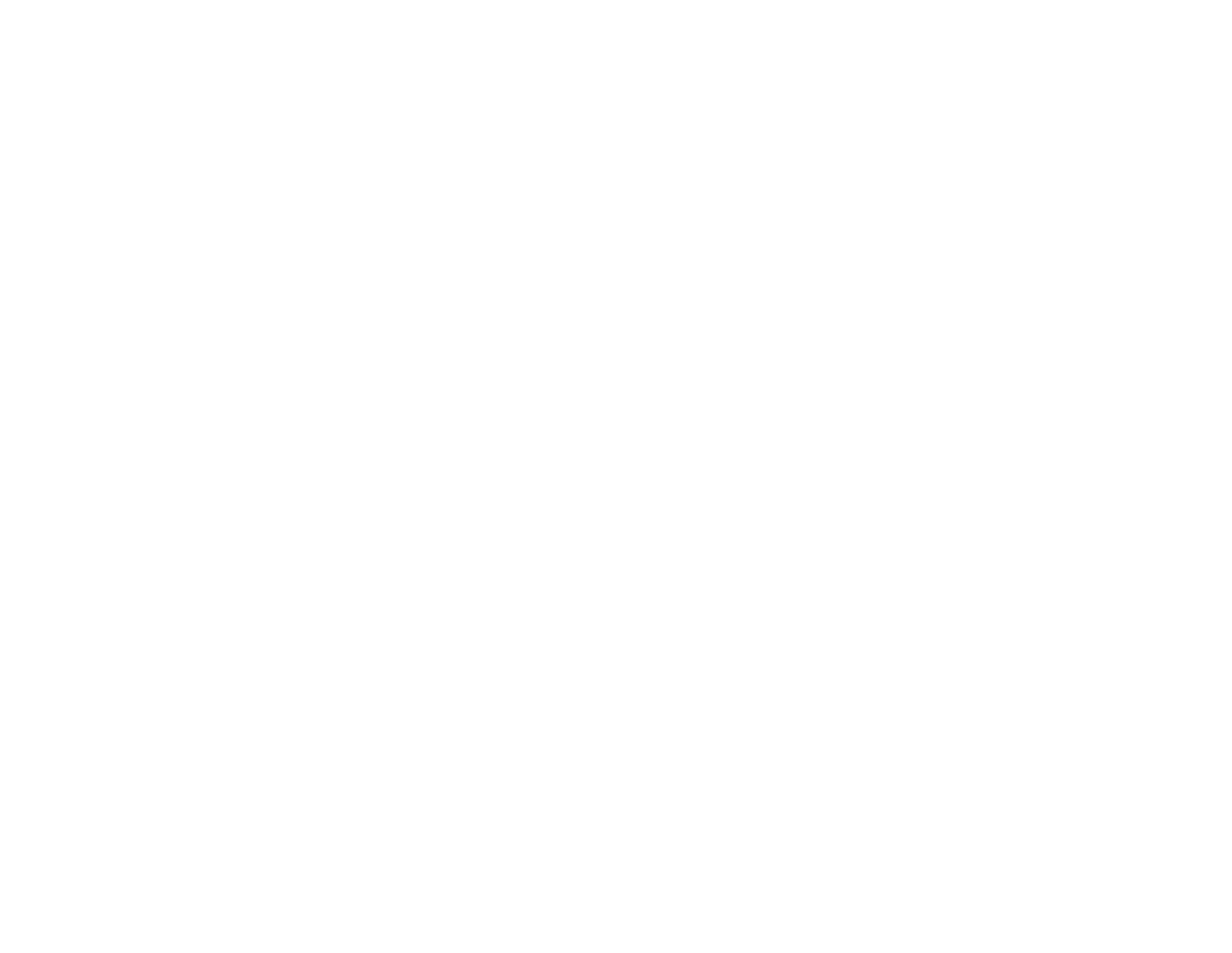# **2021 RiverPlex Tuesday Night Sand Volleyball**

**Men's A 2's**

|                    | Rain out       |               |                                          |                |                |                  |                |                  |
|--------------------|----------------|---------------|------------------------------------------|----------------|----------------|------------------|----------------|------------------|
|                    | <b>May 18</b>  | <b>May 25</b> | June 1                                   | June 8         | <b>June 15</b> | <b>June 22</b>   | June 29        | July 6           |
|                    |                |               |                                          |                |                |                  | AvF            | <b>B</b> v D     |
| 5:30 <sub>pm</sub> | AvF            | $D \vee B$    | BvG                                      | E v C          | CvA            | D <sub>v</sub> F | <b>B</b> v E   | <b>EvA</b>       |
|                    | <b>B</b> v E   | <b>C</b> v F  | <b>A</b> v E                             | D <sub>v</sub> | <b>B</b> v D   | E v C            | C <sub>V</sub> | FvG              |
|                    |                |               |                                          |                |                |                  |                |                  |
|                    |                |               |                                          |                |                |                  |                |                  |
| $6:45$ pm          | GvA            | AvE           | CvF                                      | $F \vee B$     | D <sub>v</sub> | G vC             | GvF            | C <sub>V</sub> B |
|                    | C <sub>v</sub> | <b>FvG</b>    | $D$ v E                                  | GvA            | <b>EVF</b>     | <b>AVB</b>       | $D \vee B$     | $D$ v E          |
|                    |                |               |                                          |                |                |                  | <b>EvA</b>     | AvG              |
|                    |                |               |                                          |                |                |                  |                |                  |
|                    |                |               |                                          |                |                |                  |                |                  |
|                    |                |               |                                          |                |                |                  |                |                  |
|                    |                |               |                                          |                |                |                  |                |                  |
|                    |                |               |                                          |                |                |                  |                |                  |
|                    | A              |               | Jacob Stopa / Drew Maki                  |                |                |                  |                |                  |
|                    | B              |               | Tyle Brown / Austin Krohe                |                |                |                  |                |                  |
|                    | $\mathsf{C}$   |               | Jim Zimmerman / Ryan Overmeyer           |                |                |                  |                |                  |
|                    | D              |               | <b>Dylan Herridge / Nick Bronson</b>     |                |                |                  |                |                  |
|                    | E              |               | <b>Trenton Kielion / Jamison Blasing</b> |                |                |                  |                |                  |
|                    | F              |               | Sam Sopkp / Tom Sopko                    |                |                |                  |                |                  |
|                    | G              |               | Spencer Huhn / Tyler Tippett             |                |                |                  |                |                  |
|                    |                |               |                                          |                |                |                  |                |                  |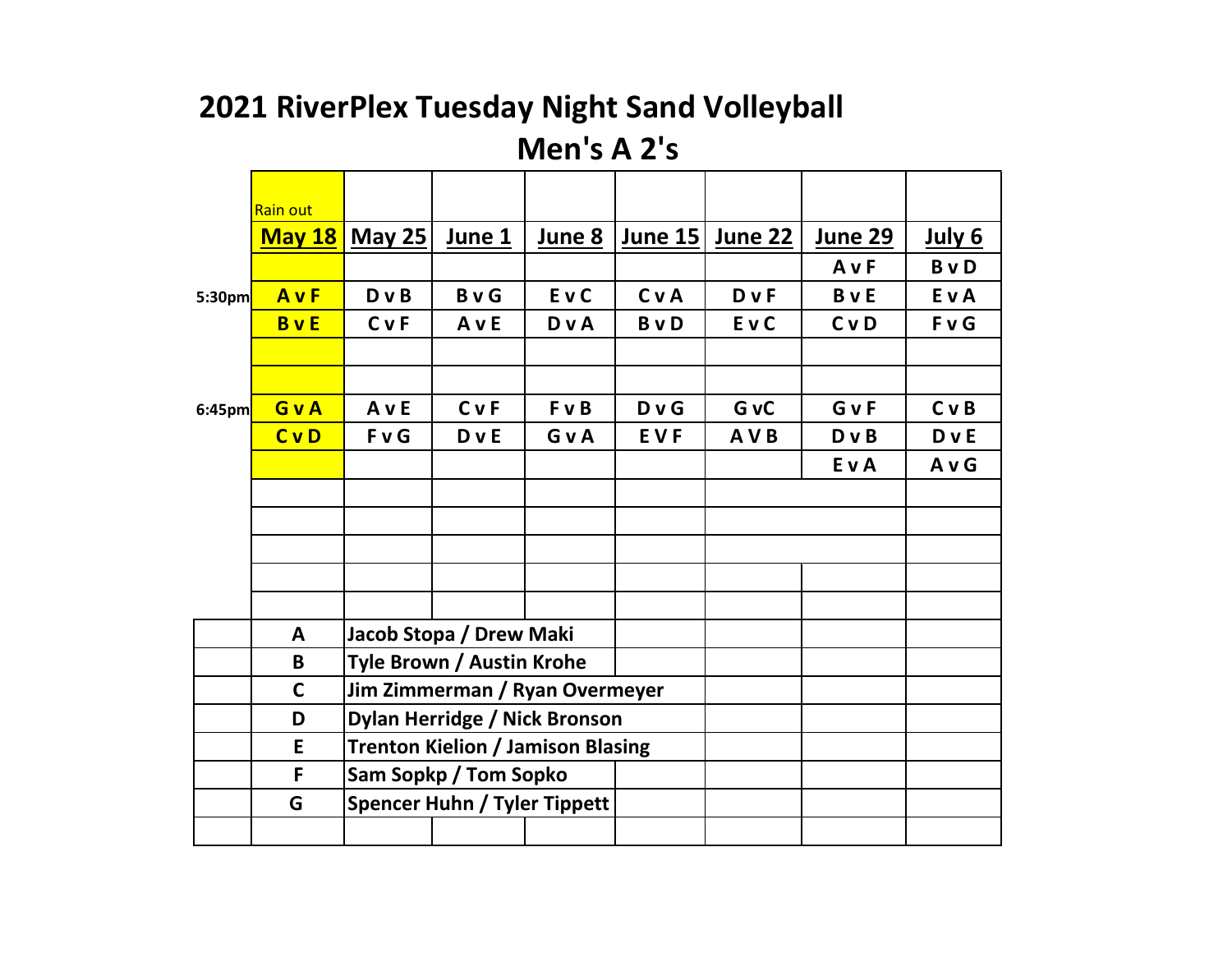$\mathcal{L}_{\mathcal{A}}$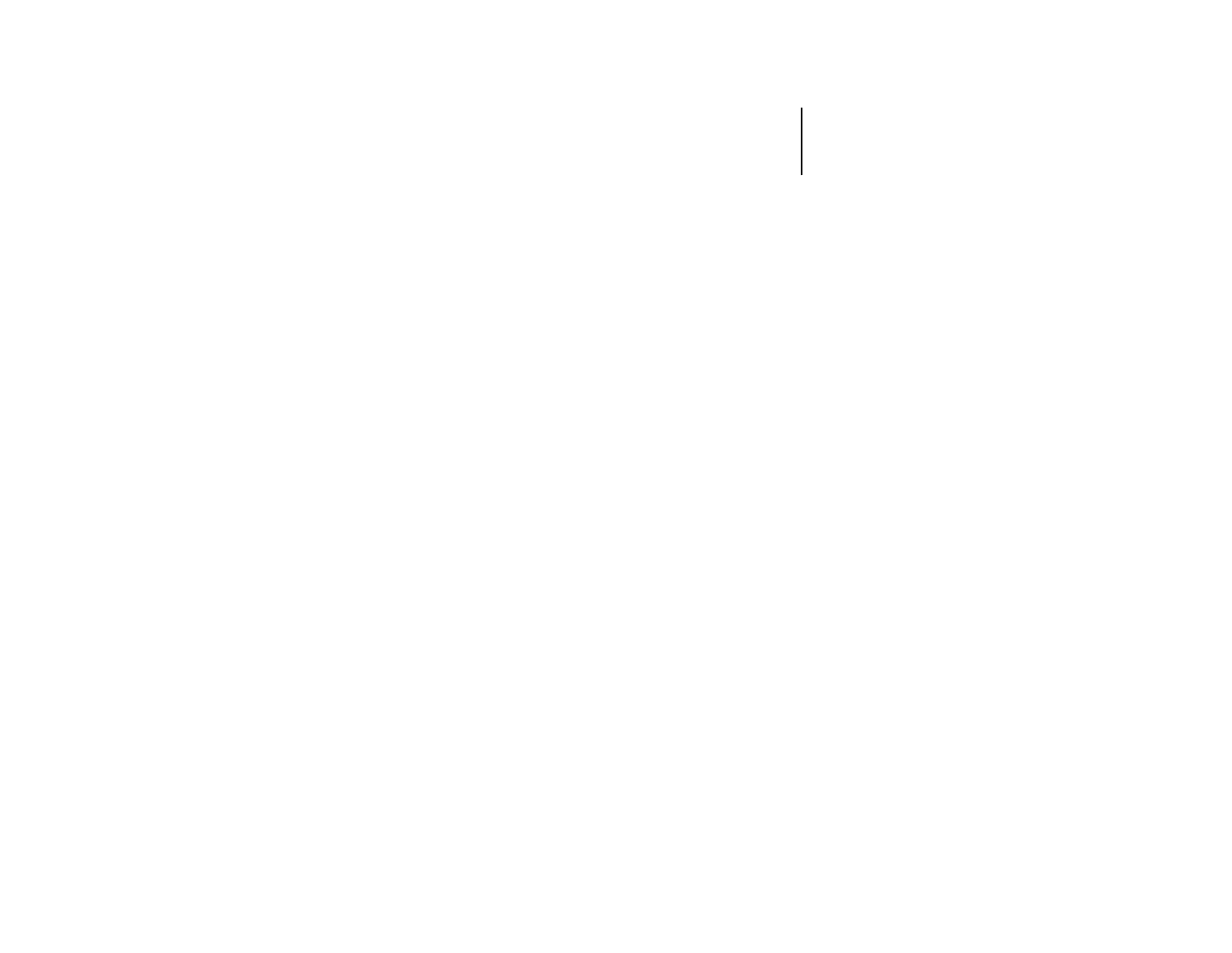# **2018 RiverPlex Tuesday Night Sand Volleyball Men's A 2's**

|                           | <b>WIN</b> | <b>LOSS</b> |
|---------------------------|------------|-------------|
| A - Stopa / Maki          | 3          | 3           |
| B - Brown / Krohe         | 0          | 6           |
| C - Zimmerman / Overmeyer | 3          | 3           |
| D - Herridge / Bronson    | 5          | 1           |
| E - Kielion / Blasing     | 3          | 3           |
| F - Sopko / Sopko         | 6          | 3           |
| G - Huhn / Tippett        | З          | 3           |

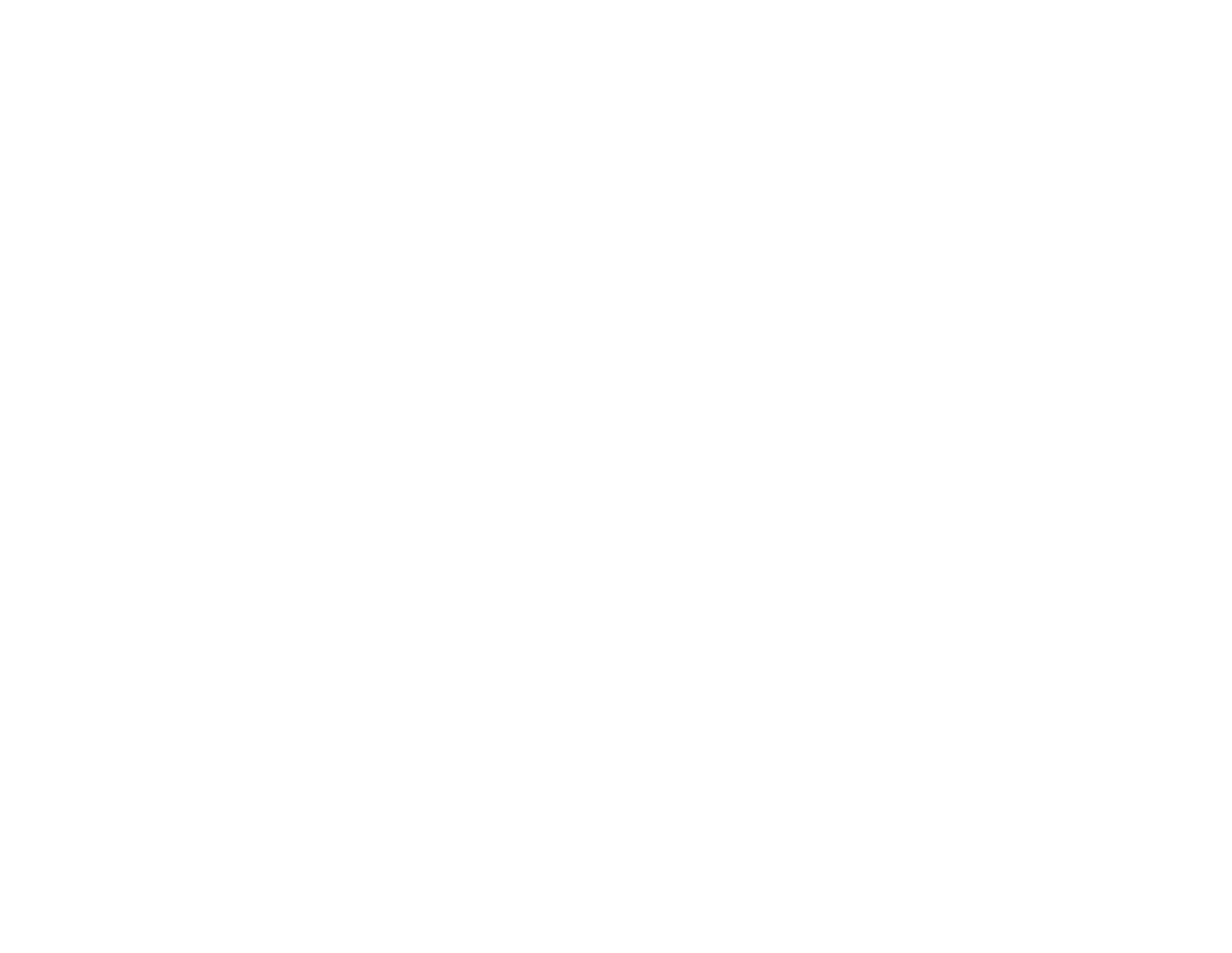## **2021 RiverPlex Tuesday Night Sand Volleyball Women's 2's A Division (Updated 5/18)**

|               | <b>Rain Out</b>  |                     |                |                |                    |                    |                |                    |                   |                  |                   |                   |
|---------------|------------------|---------------------|----------------|----------------|--------------------|--------------------|----------------|--------------------|-------------------|------------------|-------------------|-------------------|
|               | <b>May 18</b>    | <b>May 25</b>       | June 1         | June 8         | June 15            | June 22            | June 29        | <u>July 6</u>      | <u>July 13</u>    | <b>July 20</b>   | <b>July 27</b>    | 3-Aug             |
| <b>5:30pm</b> | 21 v 22          | 24 v 22             | 21 v 24        | 21 v 22        | 24 v 22            | 24 v 21            | 21 v 22        | 24 v 22            | 24 v 21           | 21 v 22          | 24 v 22           | $***$             |
|               | 1 <sub>v</sub>   | 8 v 9               | 2 v 3          | 9v10           | 3 v 4              | 10 <sub>v</sub> 11 | 4 v 5          | 11 v 12            | 5 v 6             | 12 v 13          | 6 v 7             | 7 v 14            |
|               | 7 <sub>v</sub> 9 | 1 <sub>v</sub>      | 6 v 12         | 2 v 4          | 9 v 11             | 3 <sub>v</sub> 5   | 10 v 12        | 4 v 6              | 11 v 13           | 5 v 7            | 13 v 14           | 6 v 8             |
|               | 8v14             | 7 v 10              | 1 <sub>v</sub> |                | 2 v 5              | 9v12               | 3 v 6          | 10 <sub>v</sub> 13 | 4 v 7             | 6 v 14           | 5 <sub>v</sub>    | 1 <sub>v</sub> 13 |
|               | 6v10             | 2 v 14              | 7 v 11         | 1 <sub>v</sub> | 8 v 12             | 2 v 6              | 9 v 13         | 3 <sub>v</sub>     | 12 v 14           | 4 v 8            | 1 <sub>v</sub> 12 | 5 v 9             |
|               |                  |                     |                |                |                    |                    |                |                    |                   |                  |                   |                   |
|               |                  |                     |                |                |                    |                    |                |                    |                   |                  |                   |                   |
|               |                  |                     |                |                |                    |                    |                |                    |                   |                  |                   |                   |
| 6:45pm        | 23 v 24          | 21 v 23             | 22 v 23        | 23 v 24        | 21 v 23            | 22 v 23            | 23 v 24        | 21 v 23            | 22 v 23           | 23 v 24          | 21 v 23           | $***$             |
|               | 3v13             | 6 v 11              | 9 v 14         | 7 v 12         | 1 v 6              | 8 v 13             | 2 v 7          | 5 v 14             | 3 <sub>v</sub>    | 1 v 11           | 4 v 9             | 2 v 12            |
|               | 5v11             | 4 v 13              |                | 3v14           | 7 <sub>v</sub> 13  | 1 <sub>v</sub>     | 11 v 14        | 2 <sub>v</sub>     | 1 <sub>v</sub> 10 | 3 <sub>v</sub> 9 | 2 v 11            | 4 v 10            |
|               | 4v12             | 5 v 12              | 5v13           | 6 v 13         | 10 <sub>v</sub> 14 | 4 v 14             | 1 <sub>v</sub> | 1 <sub>v</sub>     | 2 v 9             | 2 v 10           | 3v10              | 3v11              |
|               |                  |                     | 8 v 10         | 8 v 11         |                    |                    |                |                    |                   |                  |                   |                   |
|               |                  | <b>3&amp;6 Thur</b> |                |                |                    |                    |                |                    |                   |                  |                   |                   |
|               |                  | makeup              |                |                |                    |                    |                |                    |                   |                  |                   |                   |

- 
- 
- 
- **4 Callie Sonnemaker / Jodi Stumbaugh 24 Alicia Kassube / Leah Cramer**
- **5 Anna Bronson / Beth Myer**
- **6 Alicia Ruemelin/Jennie Nelson**
- **7 Amanda Minter / Alisha Morrow**
- **8 Jen Kohlhagen/Laura Bertsch/Crystal Garrett**
- **9 Panthers Malone McKinley/Elliot Lambert/Sydney Stamper/Kendall McKinley**
- **10 Reilly Taylor/ Bailee Dunne**

### **Women's A 2's Women's B 2's**

- **1 Cara Paul / Tao Albritton 21 Lily Johnson / Maci Bennett**
- **2 Shelby Simmons/Brooke Rush 22 Ashliegh Brawley / Amber Brawley**
- **3 Sarah Wignall / Lisa 23 Emily Ambrose / Britnye Chamblin**
	-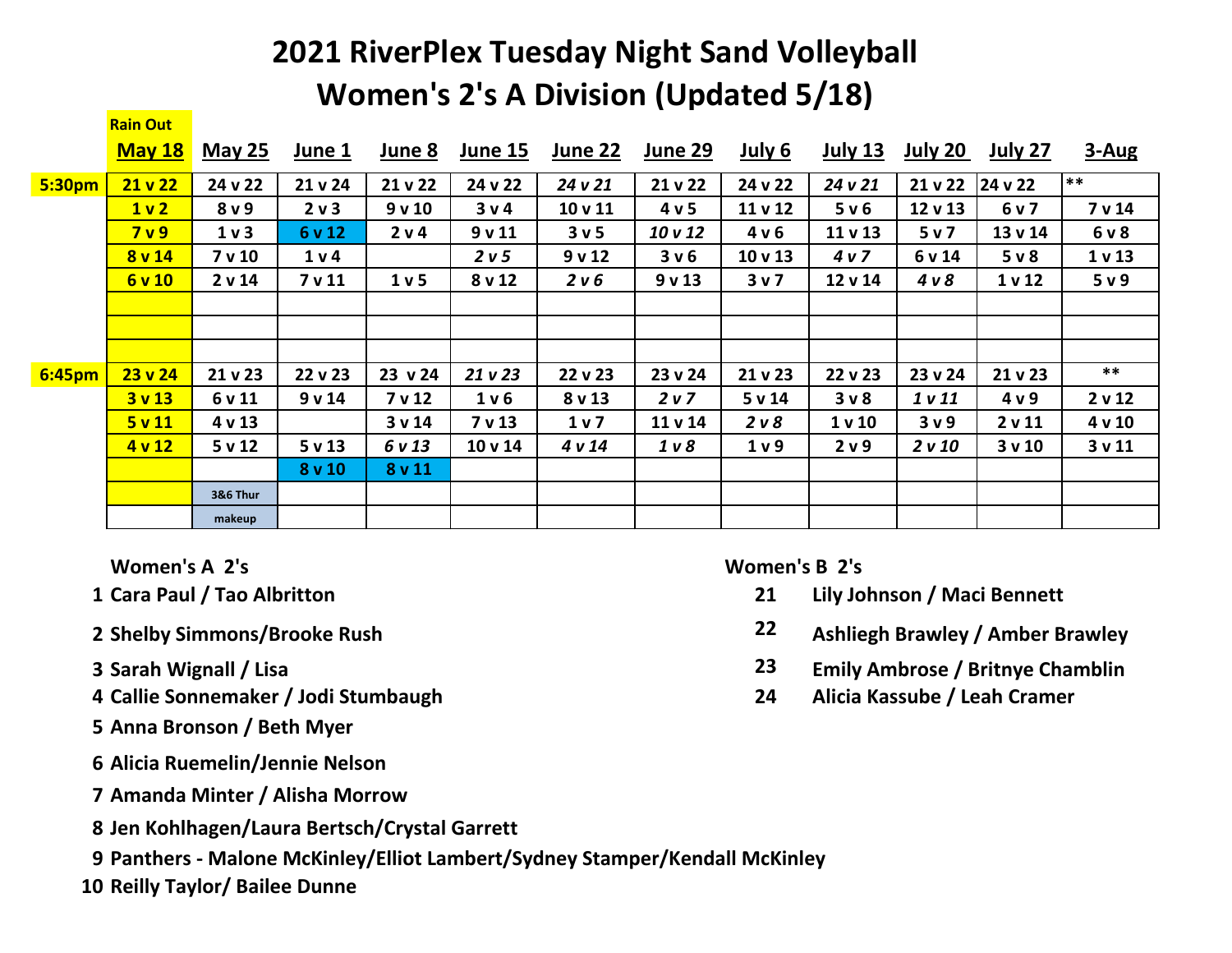- 
- **Halle Peterson/Lacy Pilgrim**
- **Hope Allen / Hannah Alvey**
- **Courtney Pisano / Madyson Salisbury**

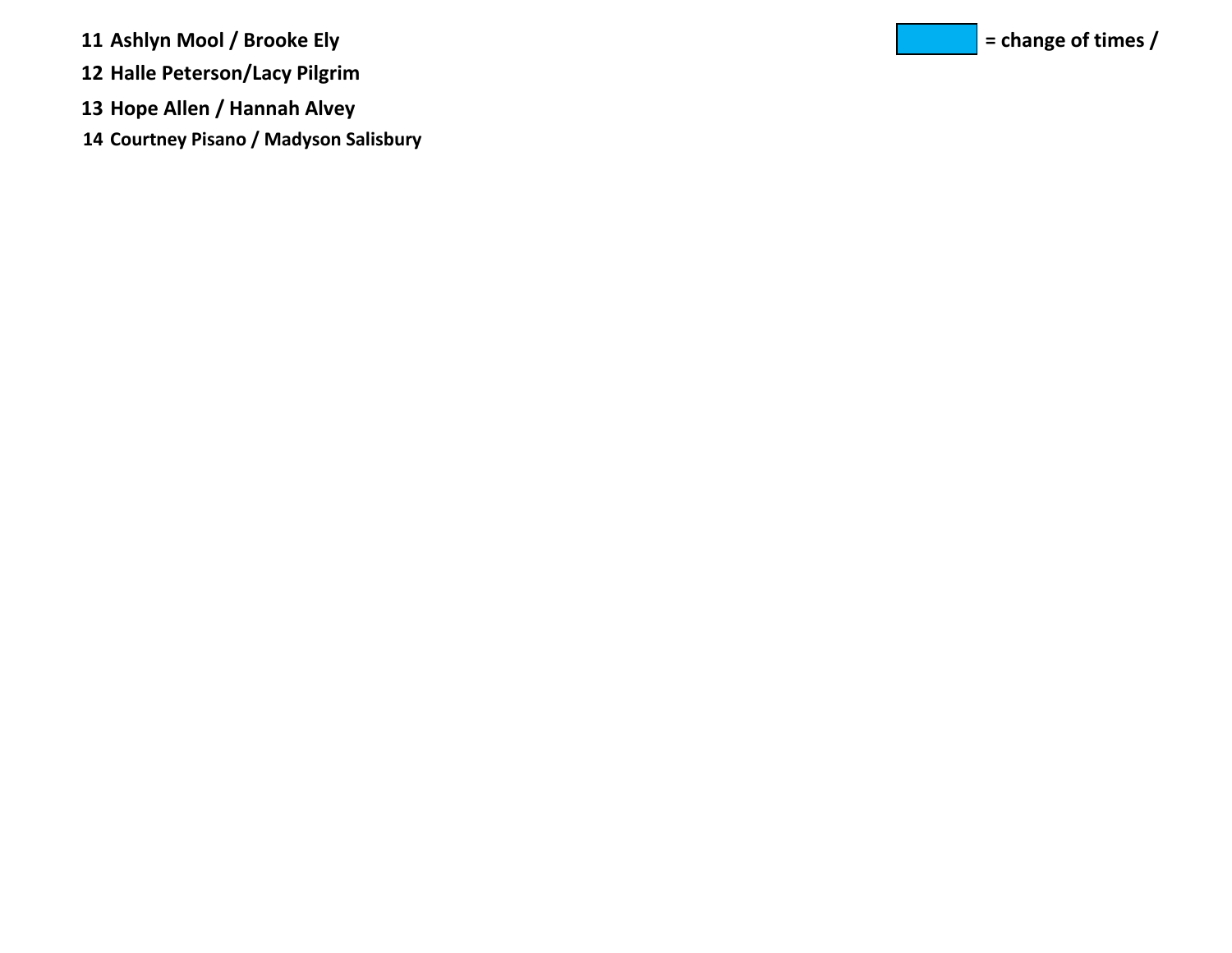# **2021 RiverPlex Sand Volleyball**

**Tuesday Men's A 2's and Women's A & B 2's**

| <b>Women's A 2's</b>        | Win            | Loss           | <b>Women's B 2's</b>     |    | Win |
|-----------------------------|----------------|----------------|--------------------------|----|-----|
| 1 Paul / Albritton          | $\mathbf{3}$   | 3              | Johnson / Bennett        | 21 | 4   |
| 2 Simmons / Rush            | 5              | 1              | <b>Brawley / Brawley</b> | 22 | 3   |
| 3 Wignall / Lisa B          | 7              | $\overline{2}$ | Ambroso / Chamblin       | 23 | 4   |
| 4 Sonnemaker / Stumbaugh    | $\overline{2}$ | 4              | Kassube / Cramer         | 24 | 1   |
| 5 Bronson / Myer            | 6              | $\mathbf 0$    |                          |    |     |
| 6 Ruemelin / Nelson         | $\overline{2}$ | $\overline{ }$ |                          |    |     |
| 7 Minter / Morrow           | 4              | $\overline{2}$ |                          |    |     |
| 8 Kohlhagen/Bertsch/Garrett | 6              | $\mathbf 0$    |                          |    |     |
| 9 Panthers                  | 1              | 5              |                          |    |     |
| 10 Taylor / Dunne           | $\overline{2}$ | 4              |                          |    |     |
| 11 Mool / Ely               | 1              | 5              |                          |    |     |
| 12 Peterson / Pilgram       | 3              | 3              |                          |    |     |
| 13 Allen / Alvey            | 1              | 5              |                          |    |     |
| 14 Pisano / Salisbury       | 2              | 4              |                          |    |     |

| <b>Women's B 2's</b>      |                 | Win | Loss |
|---------------------------|-----------------|-----|------|
| Johnson / Bennett         | 21              |     |      |
| <b>Brawley / Brawley</b>  | 221             |     |      |
| <b>Ambroso / Chamblin</b> | 23 <sub>l</sub> |     |      |
| <b>Kassube / Cramer</b>   | 24              |     |      |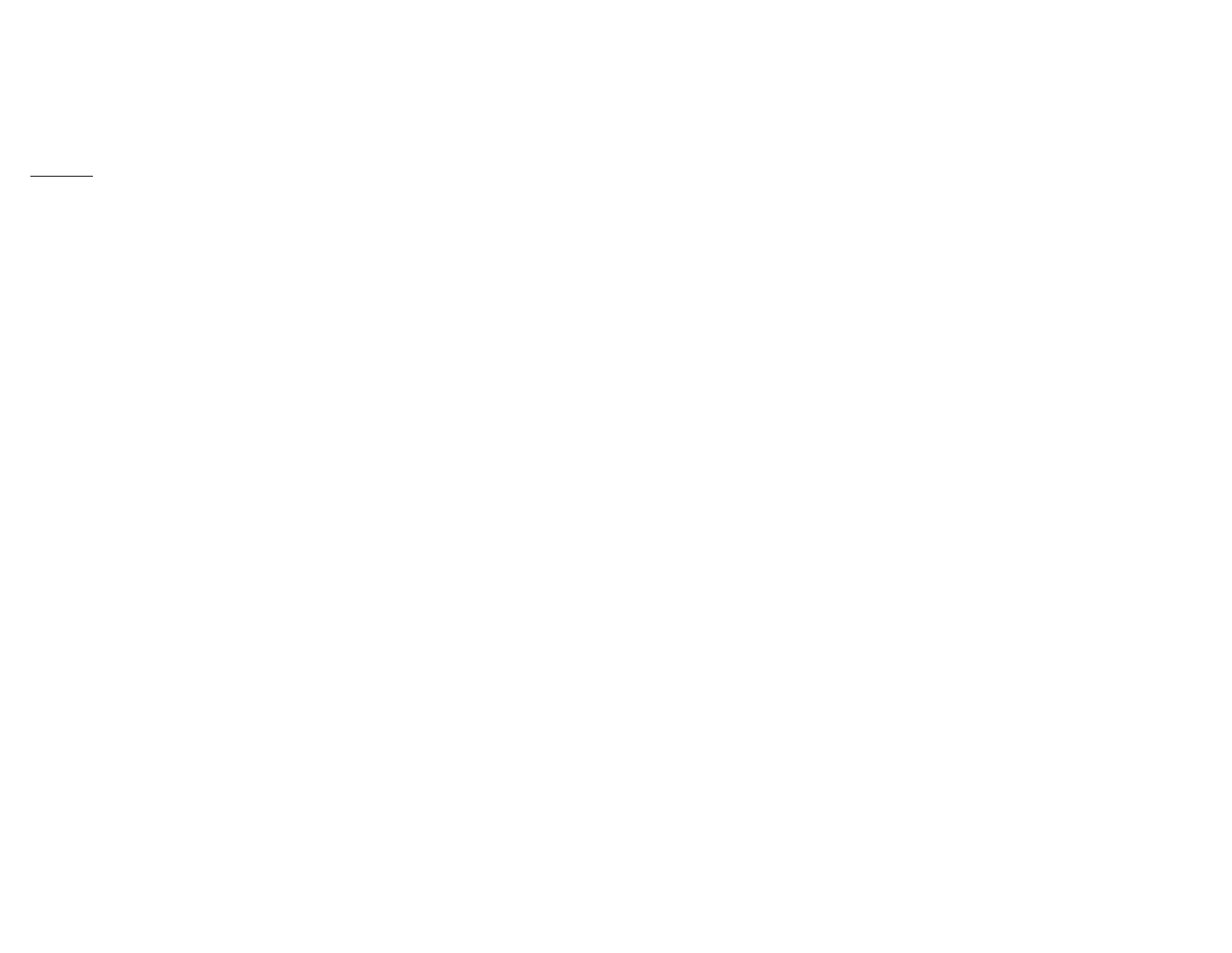## 2021 RiverPlex Wednesday Sand Volleyball Coed 4's B Division & Men's 2's B Division

|            | <b>May 19</b>  | May 26         | June 2         | June 9         | June 16                      | June 23        | June 30        | July 7 | <b>July 14</b> | <b>July 21</b> | <b>July 28</b>   | Aug 4          |
|------------|----------------|----------------|----------------|----------------|------------------------------|----------------|----------------|--------|----------------|----------------|------------------|----------------|
|            |                |                |                |                |                              |                |                |        |                |                |                  |                |
| 5:30pm     | 1 <sub>v</sub> | 2 <sub>v</sub> | 1 <sub>v</sub> | 1 <sub>v</sub> | $ 2 \vee 3$                  | 1 <sub>v</sub> | 1 <sub>v</sub> | 2 v 3  | 1 <sub>v</sub> | 1 <sub>v</sub> | 2 <sub>v</sub>   | 1 <sub>v</sub> |
|            | IA v B         | IB v C         | AvC            | A v B          | BVC                          | A v C          | IA v B         | BvC    | AvC            | A v B          | <b>B</b> v C     | AvC            |
|            |                |                |                |                |                              |                |                |        |                |                |                  |                |
| 6:45pm     |                |                |                | 1 <sub>v</sub> | $2 \vee 1$                   | 3 v 2          | 1 <sub>v</sub> | 2 v 1  | 3v2            | 1 <sub>v</sub> | 2 <sub>v</sub> 1 | 3 v 2          |
|            |                |                |                | AvC            | $\mathsf{B} \vee \mathsf{A}$ | C v B          | AvC            | B v A  | C v B          | AvC            | IB v A           | C v B          |
|            |                |                |                |                |                              |                |                |        |                |                |                  |                |
| <b>BYE</b> | 3 & C          | 1 & A          | 2 & B          |                |                              |                |                |        |                |                |                  |                |

### Coed 4's

1 Paige Rice, Brooke Potendyk, James Skratulia, Josh Prichard

2 Robert Bong, Brittney Spiesz, Devin Covington, Tori Worsfold **1 5**

3 Grace Brennan, Maggie Brennan, Jack Brennan, Justin Bettenhausen **6 0**

Men's 2's

- A Tyler Brown, Richie Serreno
- B Srini C , Austin Bierle **3 3**
- C Joey Montemurro, Joseph Wyzlic, Scott Caughey **6 0**

| Win | Loss |
|-----|------|
| 1   | 5    |
| 6   | 0    |
| 0   | 3    |
|     |      |
|     |      |
| 3   | 3    |
| 6   | 0    |
| 0   | 6    |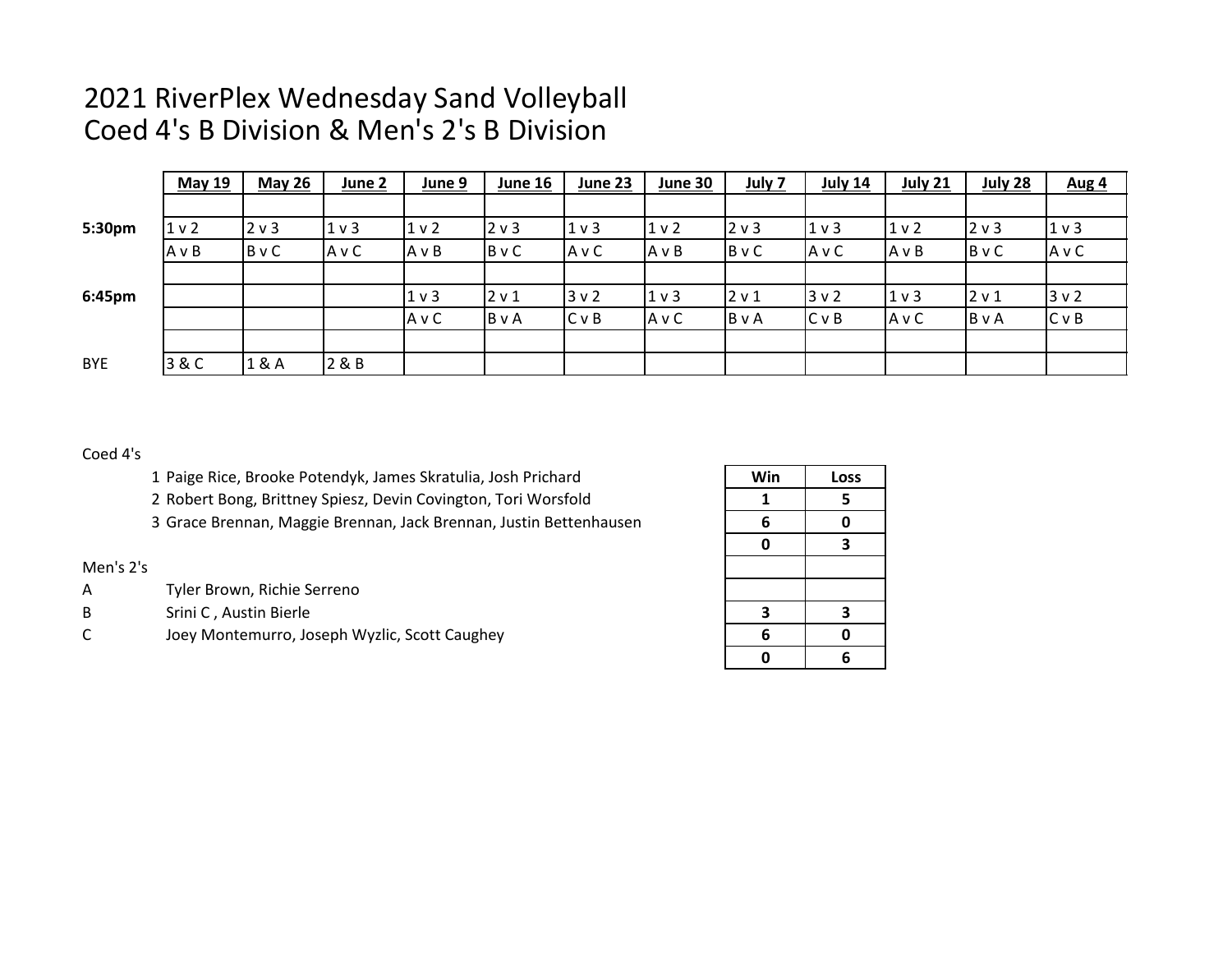|        | <b>May 20</b>                                                             | <b>May 27</b>                                                                        | June 3                                                              | June 10                                                      | June 17                                                                      | <b>June 24</b>                                                                                     | July 1                                                    | July 8                                                              | <b>July 15</b>                                                                    | <b>July 22</b>                                                  | <b>July 29</b>                                                  | <b>Aug 5</b>           |
|--------|---------------------------------------------------------------------------|--------------------------------------------------------------------------------------|---------------------------------------------------------------------|--------------------------------------------------------------|------------------------------------------------------------------------------|----------------------------------------------------------------------------------------------------|-----------------------------------------------------------|---------------------------------------------------------------------|-----------------------------------------------------------------------------------|-----------------------------------------------------------------|-----------------------------------------------------------------|------------------------|
| 5:30pm | 1 <sub>v</sub><br>2 <sub>v</sub><br>3 v 6<br><b>B</b> v A<br><b>C</b> v H | $5v$ 3<br>6 v 2<br><b>C</b> v D<br>A v G<br>13 v 11                                  | 2 v 9<br>3 <sub>v</sub><br>4v7<br><b>FvB</b><br>15 v 13             | 6 v 4<br>9 <sub>v</sub> 1<br><b>GVE</b><br>HvD<br>12 v 15    | 3 <sub>v</sub> 1<br>4 v 9<br>5 v 8<br>A v C<br>14 v 12                       | 7 v 5<br>$8v$ 4<br><b>D</b> v E<br>HvA<br>11 v 14                                                  | 4 v 2<br>5 v 1<br>6 v 9<br>G vC<br>13 v 11                | 9 v 7<br>1 v 6<br>A v B<br><b>C</b> v H<br>$15 \vee 13$             | 8 <sub>v</sub> 6<br>9 <sub>v</sub> 5<br>2 v 3<br><b>C</b> v D<br>A v G            | 4 v 2<br>5 <sub>v</sub> 1<br>GvH<br><b>D</b> vA<br>EvC          | <b>GVE</b><br><b>H</b> v D<br><b>B</b> v C<br><b>FvA</b><br>**  | $***$<br>$***$         |
|        | 11 v 14                                                                   | 14 v 15                                                                              | 11 v 12                                                             | 13 v 14                                                      | 15 v 11                                                                      | 12 v 13                                                                                            | 14 v 15                                                   | 11 v 12                                                             | 12 v 15                                                                           | 14 v 12                                                         | $\ast$                                                          | $\ast$                 |
| 6:45pm | 4 v 5<br>$9 v 10*$<br>$DV$ G<br>EvF<br>12 v 13<br>11 <sub>v</sub> 15      | 7 <sub>v</sub> 1<br>8 <sub>v</sub> 9<br>$10v4*$<br><b>FvH</b><br>BvE<br>$12 \vee 13$ | 5 v 6<br>$1 v 10^*$<br>GvH<br><b>D</b> v A<br><b>EvC</b><br>14 v 12 | $8v$ 2<br>7 v 3<br>$5 v 10*$<br>BvC<br><b>FvA</b><br>11 v 14 | 6 v 7<br>$2 v 10*$<br>$D \vee B$<br><b>EvH</b><br><b>FvG</b><br>$13 \vee 15$ | 9 <sub>v</sub><br>1 <sub>v</sub><br>$6 v 10*$<br><b>B</b> v G<br><b>C</b> vF<br>11 <sub>v</sub> 15 | 7 v 8<br>$3 v 10*$<br>HvB<br>AvE<br><b>FvD</b><br>12 v 13 | 2 v 5<br>3 v 4<br>$8 \vee 10^*$<br>D <sub>V</sub><br>EvF<br>14 v 12 | 1 <sub>v</sub><br>$7 v 10*$<br><b>FvH</b><br>BvE<br>13 v 14<br>11 <sub>v</sub> 15 | 6 v 9<br>7 v 8<br>$3 v 10*$<br><b>FvB</b><br>15 v 11<br>13 v 14 | A v C<br>$D \vee B$<br><b>EvH</b><br><b>FvG</b><br>**<br>$\ast$ | $***$<br>***<br>$\ast$ |
|        |                                                                           |                                                                                      |                                                                     |                                                              |                                                                              |                                                                                                    |                                                           |                                                                     |                                                                                   |                                                                 |                                                                 |                        |

\*

## **2021 RiverPlex THURSDAY Coed 2's Sand Volleyball (Updated 5/18)**

### **\*\* playoffs Win Loss**

**A Division A Jim Zimmerman / Sarah Wignall 4 5**

**B Tyler Brown, Courtney Johnson 0 9**

**C Shelby Simmons / Jordan Simmons 3 6**

**D Anna Bronson / Dylan Herridge 3 6**

- **E Dan Ballard / Tara Ballard 8 1**
- **F Mary O'Brien / Jamison Blasing 4 5**

**G Ryan Overmeyer / Julianne Kielion 8 1**

**H Sam Sopko / Tom Sopko 6 3**

| Win | Loss |
|-----|------|
| 4   | 5    |
| 0   | 9    |
| 3   | 6    |
| 3   | 6    |
| 8   | 1    |
| 4   | 5    |
| 8   | 1    |
| 6   | 3    |

**B Division**

**\*\*\* Playoffs Win Loss**

**1 Jennifer Grote / Evan Sanders** 

| Win | Loss |
|-----|------|
| 8   |      |